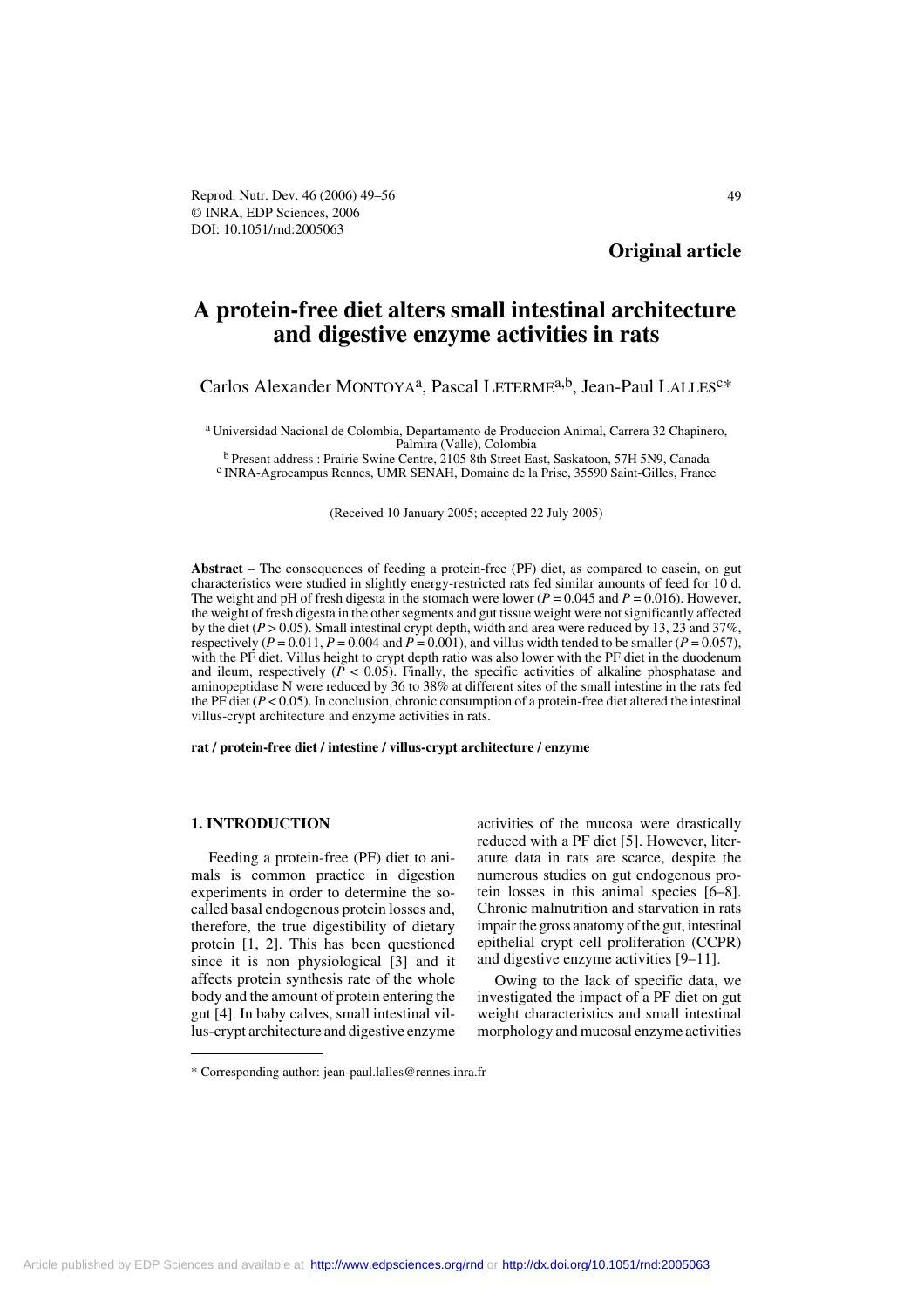Table I. Composition of the experimental diets.

|                                          | Diet <sup>1</sup> |          |
|------------------------------------------|-------------------|----------|
|                                          | Casein            | PF       |
| Ingredients $(g \cdot kg^{-1})$          |                   |          |
| $\text{Case} \text{in}^2$                | 118               | $\theta$ |
| Starch                                   | 582               | 700      |
| Others <sup>3</sup>                      | 100               | 100      |
| Vitamin-trace elements <sup>4</sup>      | 10                | 10       |
| Analysis (g or kcal·kg <sup>-1</sup> DM) |                   |          |
| Protein ( $N \times 6.25$ )              | 109               | 9        |
| Ether extract                            | 65                | 62       |
| Ash                                      | 71                | 64       |
| <b>NDF</b>                               | 63                | 68       |
| Energy                                   | 3909              | 3967     |

1 PF: protein-free diet.

2 Casein was supplemented with 30 g DL-methio-

nine per kg dry matter.<br><sup>3</sup> Others (g·kg<sup>-1</sup>) : sucrose 100, ground rice hulls 80, vegetable oil 60, sodium chloride 10, calcium

carbonate 15 and calcium phosphate 25. 4 Mineral and vitamin mixture supplied per kg of diet: 25000 IU vitamin A; 5000 IU vitamin D3; 20 IU vitamin E; 6 mg vitamin K; 10 mg vitamin B2; 35 mg calcium pantothenate; 75 mg niacin; 2.5 mg vitamin B6; 0.05 mg vitamin B12; 0.05 mg biotin; 200 mg choline; 150 mg Mn; 500 mg Zn; 40 mg Cu, 200 mg Fe; 2 mg I; 0.5 mg Se, 1 mg Co.

in rats. They were fed similar amounts of feed because dry matter intake influences intestinal architecture in rats [12, 13] and increases endogenous protein excretion in pigs [14].

## **2. MATERIALS AND METHODS**

#### **2.1. Animals and diets**

The experiments were conducted in agreement with the guidelines of the National University of Colombia for the care and use of laboratory animals. Ten female Wistar rats (donated by the Zoo of Cali) were blocked into pairs and randomly allocated to the casein or PF treatment. Their initial body weights were  $253 \pm$ (SEM) 15 and  $256 \pm 19$  g, respectively. The rats were kept in individual metabolic cages

(Tecniplast 150-300; Buguggiate, Italy) for the whole experimental period. The control diet contained 118 g casein $\text{kg}^{-1}$  as the sole protein source, i.e.  $100 \text{ g}$  protein $\text{kg}^{-1}$  as recommended by FAO/WHO for the determination of the nutritional value of dietary proteins in rats [15]. Casein was enriched in methionine  $(30 \text{ g} \cdot \text{kg}^{-1} \text{ DM})$  and was substituted with starch in the PF diet (Tab. I). Casein was from bovine milk (reference C7978, Sigma, St. Louis, MO, USA).

#### **2.2. Experimental conditions**

Daily feed allowance was set at 10 g in order to limit feed refusals in this study. In fact, the whole experiment comprised other diets with increasing levels of phaseolin, the bean storage globulin of *Phaseolus vulgaris*, and it was aimed at determining the apparent and true digestibility of this protein (Montoya C.A. et al, 2004, unpublished). Since rats offered diets with high levels of phaseolin made some feed refusals in a pre-trial, and given the fact that the level of feed intake has an impact on small intestinal architecture and enzyme activities, we decided to apply a minimal feed restriction to the rats. As a consequence, they were slightly energy-restricted (89% of maintenance requirements). After a period of 10 d, the rats were fasted for the rest of the day. The following day, they received a single meal, 3 h before being sacrificed by asphyxia with chloroform followed by exsanguination. This post-prandial time has been considered as optimal for ileal digestibility studies in rats [6, 8]. The rats were weighed and their abdomen was opened immediately. The digestive tract was removed, weighed and positioned on an ice-containing tray covered with a glass square. Segments including the stomach, caecum and colon were isolated and weighed filled and empty. The pH of the contents of the stomach and the caecum was also measured. After being unrolled and the length measured, the small intestine was divided into two halves by length, emptied and the tissues and contents were weighed. This was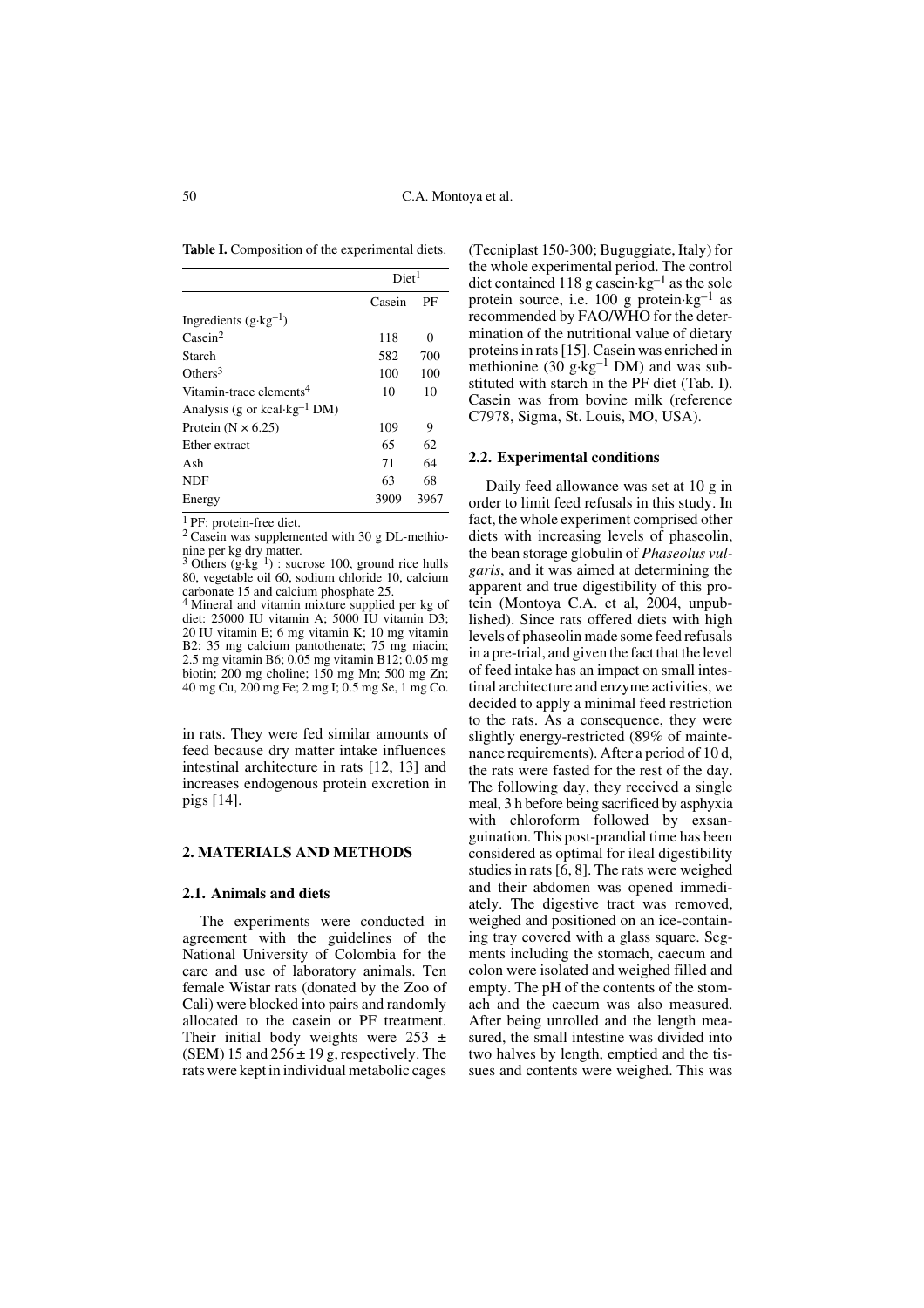also done with the whole colon. Samples (1.5 cm in length) of the small intestine were taken for histology at 10 cm distal from the pylorus (duodenum), in the middle of the small intestine (jejunum) and 10 cm before the ileo-caecal junction (ileum). Each fragment was cut longitudinally and washed with distilled water before being fixed in buffered formalin and kept at 4 ºC until morphology analysis [5]. Other samples of 3 cm in length were collected at the same sites of the small intestine and immediately frozen in liquid nitrogen before enzyme activity determination.

#### **2.3. Analyses**

The diets were analysed for ash, nitrogen, ether extract and neutral detergent fibre using conventional analytical methods.

Small intestinal morphology was assessed using microdissection [16]. Villus and crypt length, width and surface area were measured using image analysis [5]. Mean values of these parameters were determined for 15 individual villi and 10 crypts from each specimen.

All the reagents used for the determination of intestinal enzyme activities were from Sigma. The frozen small intestinal samples were thawed on ice and homogenised in ice-cold saline (NaCl 0.9%) and refrozen at –40 °C until analysis [5]. The specific activities of alkaline phosphatase  $(EC 3.1.3.1)$  and aminopeptidase N  $(EC)$ 3.4.11.2.) was determined according to [17] and [18], respectively. These enzymes were retained because the former is considered a biomarker of intestinal maturation and the latter was found to vary similarly to other peptidases (aminopeptidase A and dipeptidylpeptidase IV) in young calves fed milk replacers with different protein contents [5]. Protein was measured [19] and specific enzyme activities were calculated.

#### **2.4. Statistical analyses**

An analysis of variance of the data was conducted using the GLM procedure of SAS [20] in order to test the effect of the diet and, when relevant, the effects of the intestinal site and diet by site interaction. This was carried out for digesta pH, small intestinal morphology and enzyme activities according to a split-plot design, considering block error as a residual variance to test the effect of diet and the residual error to test the effects of intestinal site and diet by site interaction. When the F-value of the analysis of variance was significant  $(P < 0.05)$ , the means were compared by the Least Squares Difference procedure of SAS. Data are presented as means and SEM.

## **3. RESULTS**

## **3.1. Technical data**

The rats consumed similar amounts of casein and PF diets daily  $(9.35 \pm 0.37)$  and 9.46  $\pm$  0.17 g,  $P = 0.64$ ). This was also the case for the last meal before sacrifice where they consumed virtually all their daily allowance. The final body weight of rats did not significantly differ between the diets  $(238 \pm 13 \text{ and } 224 \pm 18 \text{ g}, P = 0.21).$ 

# **3.2. Gut tissue and digesta characteristics**

The dietary treatment did not have a significant effect  $(P > 0.05)$  on either the tissue weight of the whole gut and its segments relative to bodyweight nor the lengths of the small intestine and colon (data not shown).

The PF rats presented a 72% reduction in the weight of fresh digesta in the stomach  $(P = 0.045)$  (Tab. II). The weight of fresh contents in the other segments was not affected by the diet  $(P > 0.10)$ . A significant diet by site interaction was observed for the pH of the gut contents  $(P = 0.001)$ . Gastric pH was significantly lower in the PF rats than in the case in controls  $(5.33 \pm 0.20)$  and  $3.70 \pm 0.34$ ,  $P < 0.05$ ) while caecal pH remained unaffected by the dietary treatment  $(7.51 \pm 0.05 \text{ and } 7.69 \pm 0.08, P > 0.05).$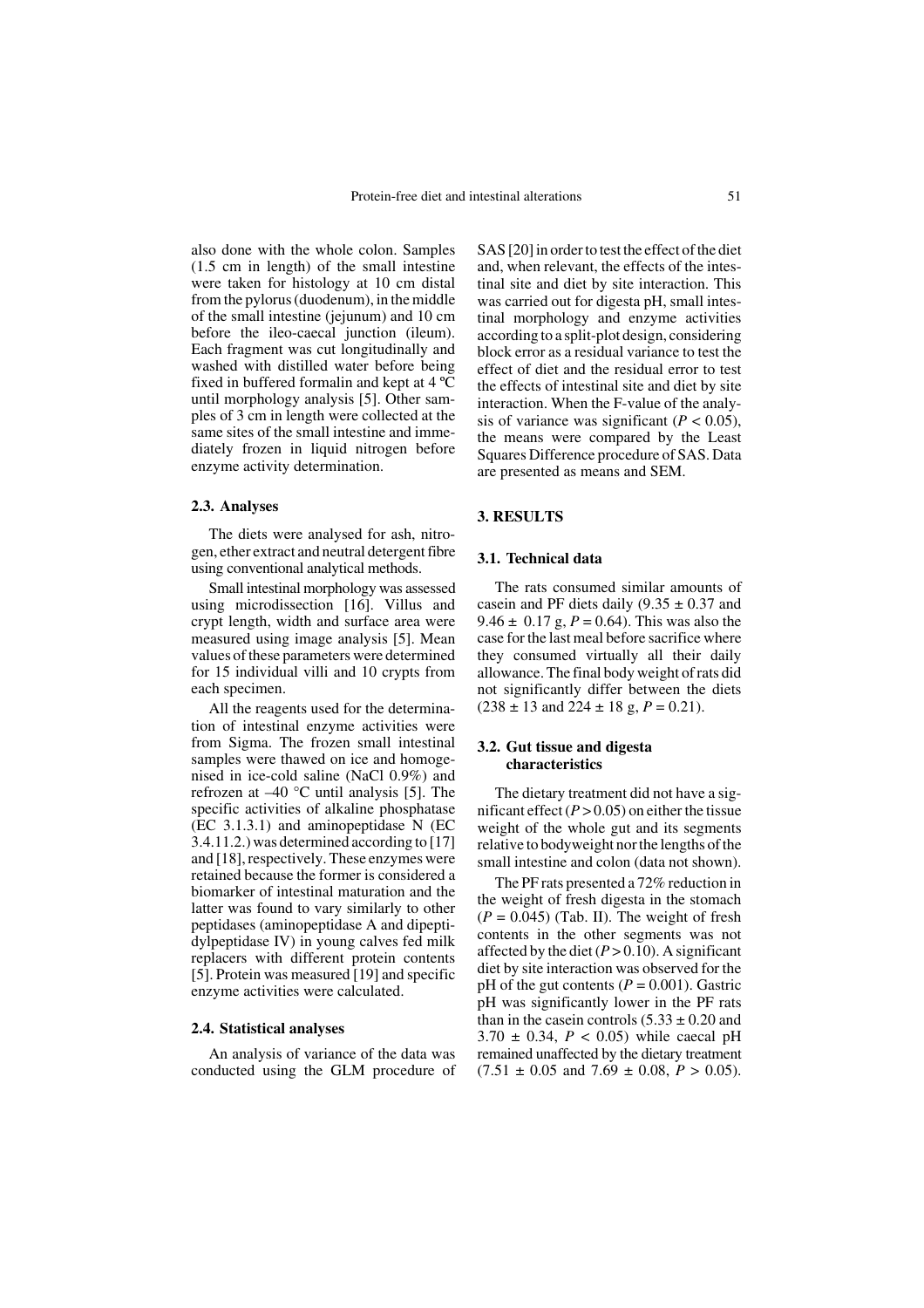**Table II.** Influence of the diet on the weight of fresh digesta in the gut and its segments in rats fed a casein or a protein-free diet (g·100  $g^{-1}$  bodyweight) (means and SEM,  $n = 5$  per treatment).

|                 |            | Diet <sup>1</sup> |       |
|-----------------|------------|-------------------|-------|
|                 | Casein     | PF                | P     |
| Stomach         | 2.20(0.18) | 0.62(0.24)        | 0.045 |
| Small intestine | 1.65(0.16) | 1.51(0.10)        | 0.31  |
| Caecum          | 0.61(0.06) | 0.82(0.12)        | 0.11  |
| Colon           | 0.41(0.12) | 0.27(0.08)        | 0.24  |

<sup>1</sup> PF: protein-free diet.

Digesta pH was also higher in the caecum as compared to the stomach  $(P < 0.0001)$ .

#### **3.3. Small intestinal architecture**

No significant diet by site interaction was observed, except for intestinal villus height to crypt depth ratio  $(P = 0.038)$  (Tab. III). Villus height and area were not significantly influenced by the diet  $(P = 0.22)$  but villus width tended to be reduced  $(P = 0.057)$  in the PF rats. Crypt depth, width and area were higher in the PF rats ( $P = 0.011$ ,  $P =$ 0.004 and  $P = 0.001$ , respectively). Small intestinal villus height to crypt depth ratio was lower in the duodenum of the PF rats as compared to the case in controls  $(P <$ 0.05). For all the variables studied, except villus and crypt width, the effect of intestinal site was significant ( $P = 0.037$  to  $P = 0.001$ ), with usually a decreasing proximo-distal gradient.

# **3.4. Protein content and enzyme activities of the small intestinal mucosa**

The diet by site interaction and the diet effects for the protein content of the small intestinal mucosa were not significant (*P* > 0.05) (data not shown). The diet by site interaction was significant for the specific activities of alkaline phosphatase (*P* = 0.0006) and aminopeptidase N  $(P = 0.027)$ (Tab. IV). Alkaline phosphatase activity was 36% lower in the duodenum of the PF rats ( $P < 0.05$ ), with no significant differ-

ences in the jejunum and ileum  $(P > 0.05)$ . Aminopeptidase N activity was 38% lower in the duodenum and ileum, but not in the jejunum, of the PF rats  $(P < 0.05)$ .

#### **4. DISCUSSION**

The major findings of the present study are deeper crypt architecture and reduced mucosal enzyme activities of the small intestine, with little effect on the villi, following chronic consumption of a proteinfree diet in rats slightly restricted in energy.

Feeding a protein-free diet has been shown to have adverse effects on the body and various organs. It decreases the rate of body protein synthesis [4] and influences body composition [21]. At the gut level, it may reduce the levels of gastric and pancreatic enzyme secretion and increase the breakdown and re-utilisation of secreted enzymes [22, 23]. The absolute amounts of amino acids transported across the intestine are decreased but the absorptive capacity (per unit of intestinal DNA) is increased [24]. In the liver, the protein synthesis is decreased [4, 25] while the activity of gammaglutamyl transpeptidase (EC 2.3.2.2.) is drastically increased [26]. An interesting transcriptomic study recently revealed that 281 genes were up- or down-regulated in the liver after feeding a protein-free diet to rats [27]. Two thirds of these genes correspond to genes already identified in receptor and signal transduction, transport and binding of proteins, amino acid metabolism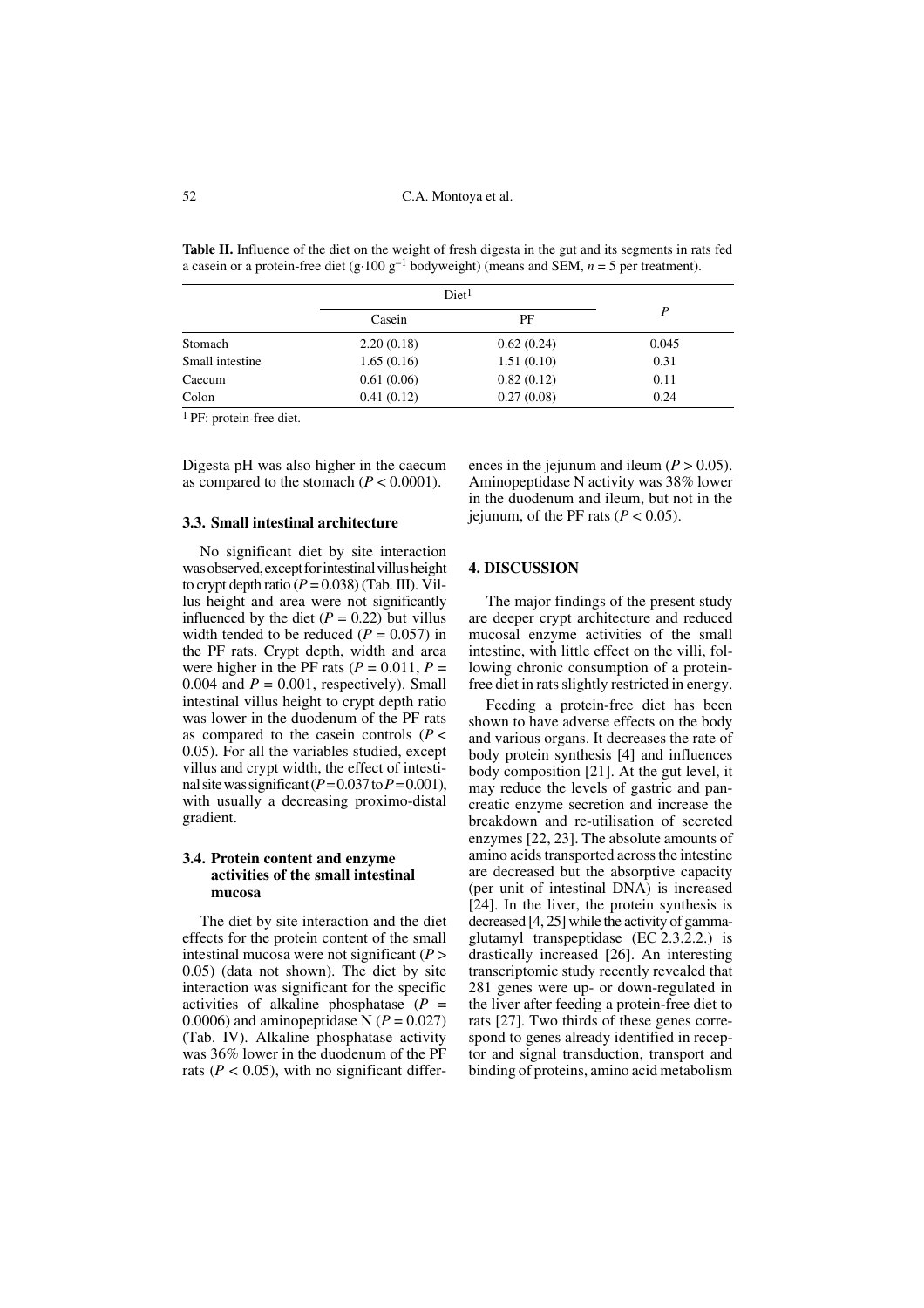| Variable                               | Site <sup>3</sup>         | Diet                     |                           | $P^2$ |       |                    |
|----------------------------------------|---------------------------|--------------------------|---------------------------|-------|-------|--------------------|
|                                        |                           | Casein                   | $\rm PF$                  | Diet  | Site  | $Dict \times Site$ |
| Villus height<br>$(\mu m)$             |                           |                          |                           | 0.22  | 0.001 | 0.13               |
|                                        | $D^{x}$                   | 492 (29)                 | 418(22)                   |       |       |                    |
|                                        | JУ                        | 404(12)                  | 410(8)                    |       |       |                    |
|                                        | $\mathbf{I}^\mathbf{Z}$   | 244(16)                  | 215 (18)                  |       |       |                    |
| Villus width<br>$(\mu m)$              |                           |                          |                           | 0.057 | 0.084 | 0.58               |
|                                        | $\mathbf D$               | 391 (22)                 | 345 (12)                  |       |       |                    |
|                                        | J                         | 350 (25)                 | 328 (22)                  |       |       |                    |
|                                        | $\rm I$                   | 292 (17)                 | 280 (21)                  |       |       |                    |
| Villus area<br>$(\mu m^2 \times 10^3)$ |                           |                          |                           | 0.22  | 0.001 | 0.21               |
|                                        | $D^{x}$                   | 181 (19)                 | 142(13)                   |       |       |                    |
|                                        | JУ                        | 135(12)                  | 129(11)                   |       |       |                    |
|                                        | $I^z$                     | 68(5)                    | 62(8)                     |       |       |                    |
| Crypt depth<br>$(\mu m)$               |                           |                          |                           | 0.011 | 0.016 | 0.31               |
|                                        | $D^{x}$                   | 164(11)                  | 200(9)                    |       |       |                    |
|                                        | JУ                        | 154(7)                   | 181(6)                    |       |       |                    |
|                                        | $I^z$                     | 150(5)                   | 161(7)                    |       |       |                    |
| Crypt width<br>$(\mu m)$               |                           |                          |                           | 0.004 | 0.19  | 0.20               |
|                                        | D                         | 40(4.5)                  | 45(2.5)                   |       |       |                    |
|                                        | $\bf J$                   | 30(1.8)                  | 45(1.6)                   |       |       |                    |
|                                        | $\rm I$                   | 35(2.2)                  | 47(2.0)                   |       |       |                    |
| Crypt area<br>$(\mu m^2 \times 10^3)$  |                           |                          |                           | 0.001 | 0.037 | 0.30               |
|                                        | $D^{x}$                   | 5.0(0.25)                | 8.2 (0.36)                |       |       |                    |
|                                        | $\mathbf{J}^{\mathbf{y}}$ | 4.0(0.35)                | 7.1(0.33)                 |       |       |                    |
|                                        | $I^z$                     | 4.5(0.37)                | 6.4(0.47)                 |       |       |                    |
| Villus height to crypt depth ratio     |                           | 0.021                    | 0.001                     | 0.038 |       |                    |
|                                        | D                         | 3.1 <sup>a</sup> (0.24)  | 2.1 <sup>bcd</sup> (0.12) |       |       |                    |
|                                        | $\bf J$                   | $2.7^{ab}$ (0.14)        | 2.3 <sup>abc</sup> (0.15) |       |       |                    |
|                                        | I                         | 1.6 <sup>cd</sup> (0.08) | 1.3 <sup>d</sup> (0.06)   |       |       |                    |

**Table III.** Influence of the diet on small intestinal morphometry in rats fed a casein or a protein-free diet (means and SEM, *n* = 5 per treatment).

<sup>1</sup> PF protein-free diet.

<sup>2</sup> Means with different superscripts for a given variable (a, b, c, d) or site (x, y, z) differ ( $P < 0.05$ ).

<sup>3</sup> D: duodenum, J: jejunum, I: ileum.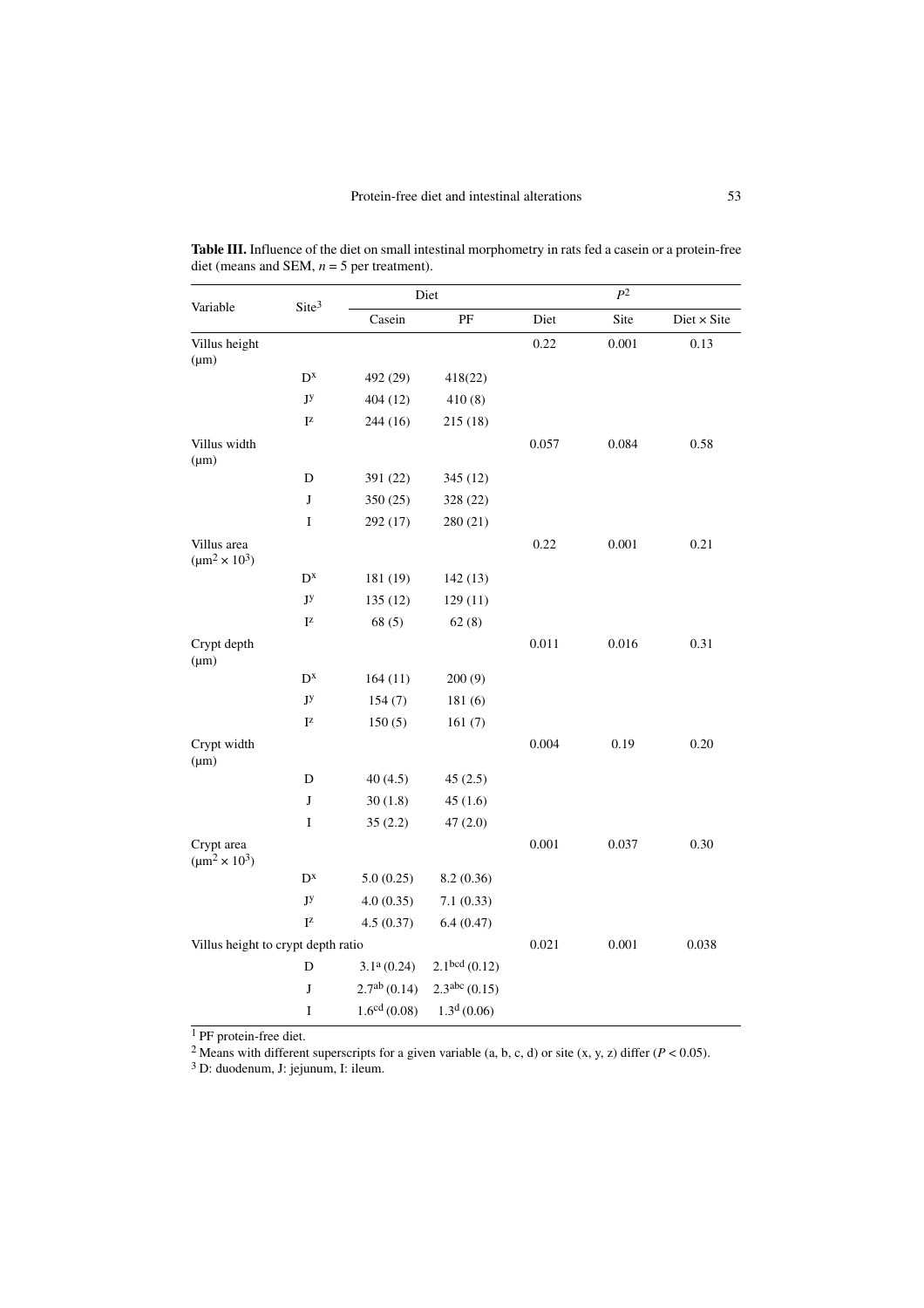Variable Site<sup>3</sup> Diet  $P^2$ Casein PF Diet Site Diet × Site Alkaline phosphatase<sup>4</sup> 0.027 0.001 0.001 0.001 D  $411^a (26)$   $264^b (24)$ J  $68^c (13)$   $81^c (19)$ I  $44^c (17)$   $41^c (12)$ Aminopeptidase  $N^5$  0.013 0.001 0.027 D  $38^{ab} (6)$   $24^c (4)$  $J = 51^{ab} (2)$  48<sup>ab</sup> (4) I  $55^a(5)$   $34^{bc}(5)$ 

**Table IV.** Influence of the diet on small intestinal enzyme activities in rats fed a casein or a proteinfree diet (means and SEM,  $n = 5$  per treatment).

1 PF protein-free diet.

<sup>2</sup> Means with different superscripts for a given variable (a, b, c) differ ( $P < 0.05$ ).

3 D: duodenum, J: jejunum, I: ileum.

4 nmol substrate degraded/mg tissue protein/h.

<sup>5</sup> umol substrate degraded/mg tissue protein/h.

and gene expression control, etc. One third of the genes were unassigned to particular molecules or functions, suggesting the consequences of protein deprivation to be much broader than anticipated. The effects of a protein-free diet are also reflected in the plasma. The levels and/or molar ratios of all indispensable amino acids and plasma proteins, including albumin, are decreased while those of several gluconeogenetic amino acids, especially glycine and alanine, and gamma glutamyl transpeptidase activity are all increased [26, 28]. Finally, protein synthesis and the levels of most amino acids were also decreased in the brain of rats fed a protein-free diet [29].

Here, rats consuming a PF diet had a lower gastric pH and accelerated emptying rate, probably due to the absence of casein and clotting in this compartment. Intestinal CCPR is under hormonal control through gastrin action [30–32]. Whether the crypt morphology changes observed here were influenced by changes in plasma gastrin levels is not known because we did not measure it in the present study.

Villus height was little affected by the dietary treatment here. This is in sharp contrast with our previous observations with preruminant calves fed milk replacers varying in protein content [5]. Villus height and width and crypt width and area were reduced by 20 to 30% in various parts of the small intestine with the PF diet. Milk replacers for calves contain high levels of lactose and fat, combined with low levels of starch and no fibre. These highly digestible diets, when they are protein free, are most probably completely digested in the proximal small intestine [5], with a resulting median to distal villus-crypt atrophy, as seen in models of total parenteral nutrition [33, 34]. Here, the experimental diets contained fibre and starch. This might have provided the minimal energy and load necessary for restoring intestinal atrophy observed in rats on total parenteral nutrition [34]. Studies with neonatal pigs have also shown that the minimal enteral nutrient intake necessary to increase mucosal mass is close to 40% of total nutrient intake [35].

The present enzyme activity results are in good agreement with published data showing reduced specific activities of alkaline phosphatase and aminopeptidase N in rats [9, 13, 36] and calves [5] fed diets low in protein. An influence of the amount of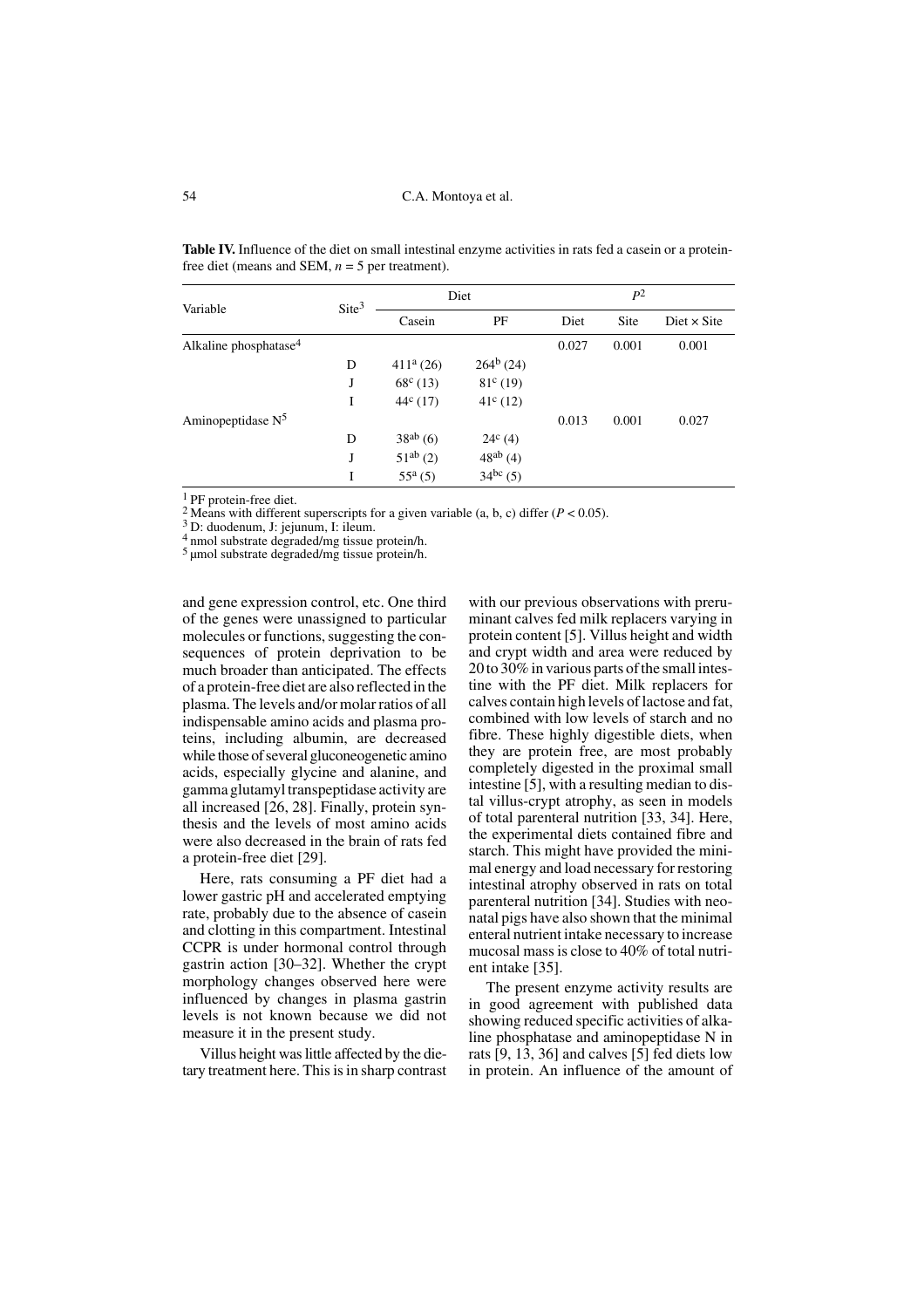starch, which was 20% higher in the PF diet, on enzyme activities cannot be excluded. However, increasing the protein level in a diet is often achieved at the expense of starch, thus leading to confounded effects. For example, diets with low starch and high casein contents result in higher specific activity of leucine-aminopeptidase than diets with high starch and low casein contents [37]. Intestinal alkaline phosphatase activity (but not that of maltase) has been found to be higher in rats fed a starch, as compared to sucrose, diet [38]. Here, the lack of difference in caecal pH between treatments only suggests that the differences in diet, and therefore starch composition did not significantly influence this factor.

In conclusion, feeding a PF diet to rats slightly restricted in energy affected gastric emptying and small intestinal mucosal architecture and enzyme activities. Our data support the view that dietary protein is stimulatory to intestinal mucosa [39] and endogenous protein secretion [7, 8].

### **ACKNOWLEDGEMENTS**

Thanks are due to COLCIENCIAS (Bogotá, Colombia), ECOS-Nord (Université Paris 5, France) and the Volkswagen foundation (Hannover, Germany) for financial support. The authors also thank Professor J.E. Muñoz for statistical advice, Mr. J.C. Henao and the technical staff in Palmira, Colombia, and Rennes, France, for help in this work.

# **REFERENCES**

- [1] Sève B, Henry Y. Protein utilization in nonruminants. In: Nunes AF, Portugal AV, Costa JP, Ribeiro JR (Eds), Proceedings of the 7th symposium on protein metabolism and nutrition, Santarém, EAAP publication No. 81, 1996, p 59–82.
- [2] Nyachoti CM, de Lange CFM, McBride BW, Schulze H. Significance of endogenous gut nitrogen losses in the nutrition of growing pigs: a review. Can J Anim Sci 1997, 77: 149–163.
- [3] Low AG. Nutrient absorption in pigs. J Sci Food Agric 1980, 31: 1087–1130.
- [4] Millward DJ, Garlick PJ, James WPT, Sender P, Withelow JC. Protein turnover. In: Cole DJA, Boorman KN, Buttery PJ, Lewis D, Neale RJ, Swan H. (Eds), Protein metabolism and nutrition, Butterworths Co Ltd, London, UK, 1976, p 49–69.
- [5] Lallès JP, Montagne L, Plut C, Toullec R. Influence of dietary protein concentration on the morphology and enzyme activities of the small intestine of the pre-ruminant calf. Anim Sci 2001, 73: 571–578.
- [6] Skilton GA, Moughan PJ, Smith WC. Determination of endogenous amino acid flow at the terminal ileum of rats. J Sci Food Agric 1988, 44: 227–235.
- [7] Butts CA, Moughan PJ, Smith WC. Endogenous amino acid flow at the terminal ileum of the rat determined under conditions of peptide alimentation. J Sci Food Agric 1991, 55: 175–187.
- [8] Donkoh A, Moughan PJ, Morel PCH. Comparison of methods to determine the endogenous amino acid flow at the terminal ileum of the growing rat. J Sci Food Agric 1995, 67: 359–366.
- [9] Guiraldes E, Hamilton JR. Effect of chronic malnutrition on intestinal structure, epithelial renewal, and enzymes in suckling rats. Pediatr Res 1981, 15: 930–934.
- [10] Goodlad RA, Wright NA. The effect of starvation and refeeding on intestinal cell proliferation in the mouse. Virchows Arch B 1984, 45: 63–73.
- [11] Waheed AA, Gupta PD. Changes in structural and functional properties of rat intestinal brush border membrane during starvation. Life Sci 1997, 61: 2425–2433.
- [12] Goodlad RA, Plumb JA, Wright NA. The relationship between intestinal crypt cell production and intestinal water absorption measured in vitro in the rat. Clin Sci (London) 1987, 72: 297–304.
- [13] Zambonino-Infante JL, Rouanet JM, Caporiccio B, Besançon P. Effects of dietary protein and carbohydrate level in the rat small intestine: enzymic, histological and electron microscopy studies. Nutr Rep Int 1989, 40: 313–321.
- [14] Butts CA, Moughan PJ, Smith WC, Reynolds GW, Garrick DJ. The effect of food dry matter intake on endogenous ileal amino acid excretion determined under peptide alimentation in the 50 kg liveweight pig. J Sci Food Agric 1993, 62: 235–243.
- [15] Gilani G, Sepehr E. Protein digestibility and quality in products containing antinutritional